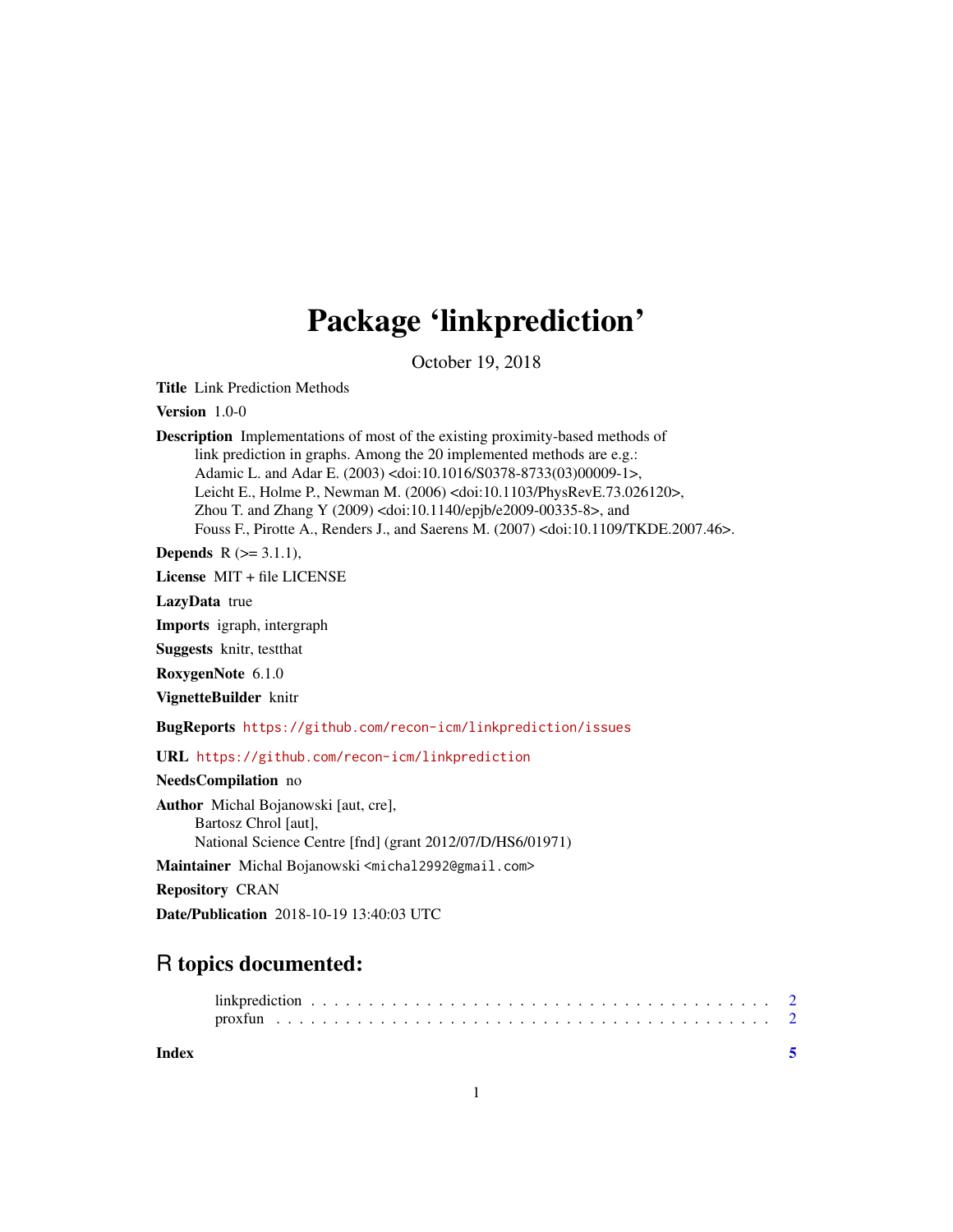<span id="page-1-0"></span>

#### Description

Implements most of existing methods proximity-based methods of link prediction in graphs. See [proxfun](#page-1-1).

#### Note

Authors thank (Polish) National Science Centre for support through SONATA grant 2012/07/D/HS6/01971 for the project *Dynamics of Competition and Collaboration in Science: Individual Strategies, Collaboration Networks, and Organizational Hierarchies* (<recon.icm.edu.pl>).

<span id="page-1-1"></span>proxfun *Vertex proximity indexes*

#### Description

General function for calculating several types of vertex proximities in a graph.

#### Usage

```
proxfun(graph, ...)
## S3 method for class 'igraph'
proxfun(graph, method, v1 = NULL, v2 = v1,
 value = c("matrix", "edgelist", "graph"), ...)
## S3 method for class 'network'
proxfun(graph, method, v1 = NULL, v2 = v1,
 value = c("matrix", "edgelist", "graph"), ...)
```
#### Arguments

| graph    | an object of class igraph or network                                                                                                                   |
|----------|--------------------------------------------------------------------------------------------------------------------------------------------------------|
| $\cdots$ | additional arguments specific for a selected measure                                                                                                   |
| method   | single character, the method to be used, see Details                                                                                                   |
| v1. v2   | vectors of vertices between which similarity will be calculated. Character vector<br>is interpreted as vertex names. Numeric vector as vertex ids.     |
| value    | a character string giving a type of the object that should be returned. This must<br>be one of "matrix", "graph" or "edgelist", with default "matrix". |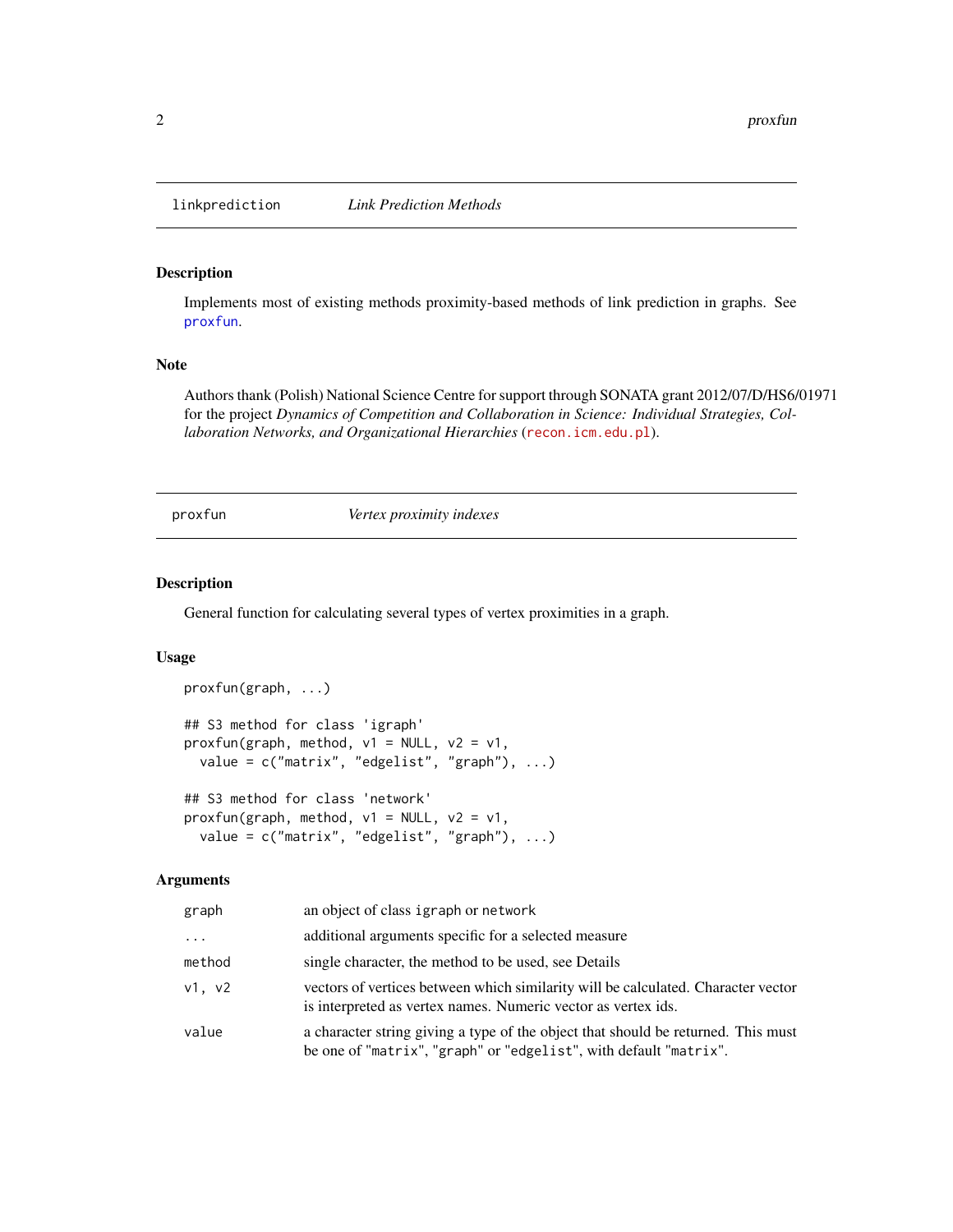#### <span id="page-2-0"></span>proxfun 3

#### Details

This function calculates vertex proximities in graph graph with the selected method. The graph has to be undirected and connected. Some of the methods support computation only for selected vertices, which should be more efficient when needed. Supplying vertex IDs or names (if present in the graph) to v1 and v2 will calculate proximities of  $v1xv2$ .

The following methods are available (see vignette("proxfun",package="linkprediction") for more details and formal definitions):

aa Adamic-Adar index (Adamic and Adar 2001). Additional arguments are passed to [igraph::similarity.](#page-0-0)

act Average Commute Time (Fouss, Pirotte, Renders, and Saerens 2007)

act\_n Normalized Average Commute Time (Fouss et al. 2007)

cn Common Neighbours

cos Cosine similarity (Salton and McGill 1986)

cos\_l cosine similarity on L+ (Fouss et al. 2007)

dist graph distance

hdi Hub Depressed Index (Ravasz, Somera, Mongru, Oltvai, and Barabasi 2002)

hpi Hub Promoted Index (Ravasz et al. 2002)

jaccard Jaccard coefficient (Jaccard 1912)

katz Katz index (Katz 1953)

l L+ directly (Fouss et al. 2007)

lhn\_local Leicht-Holme-Newman Index (Leicht, Holme, and Newman 2006)

lhn\_global Leicht-Holme-Newman Index global version (Leicht et al. 2006)

lp Local Path Index (Zhou, Lu, and Zhang 2009)

mf Matrix Forest Index (Chebotarev P. Yu. 1997)

- pa preferential attachment (Barabasi and Albert 1999)
- ra resource allocation (Zhou et al. 2009)
- rwr random walk with restart (Brin and Page 1998). Additional argument alpha (default value 0.3) is the probability that the walk will restart after a step.

sor sorensen index/dice coefficient (Sorensen 1948)

#### Value

If value = "matrix" a matrix with length(v1) rows and length(v2) with rownames and colnames equal to  $v1$  and  $v2$  respectively. If value = "edgelist" a data.frame with three columns:

from ID of a start node of an edge

to ID of an end node of an edge

value similarity score for that edge

Edges with similarity score 0 are omitted. If value = "graph" an object of class igraph or network, depending on the class of input graph. Returned graph has the same structure (graph and node attributes, etc.) as the input graph, except for edges - original edges are skipped, and new edges with positive similarity score are added. Edged attribute "weight" indicates similarity score.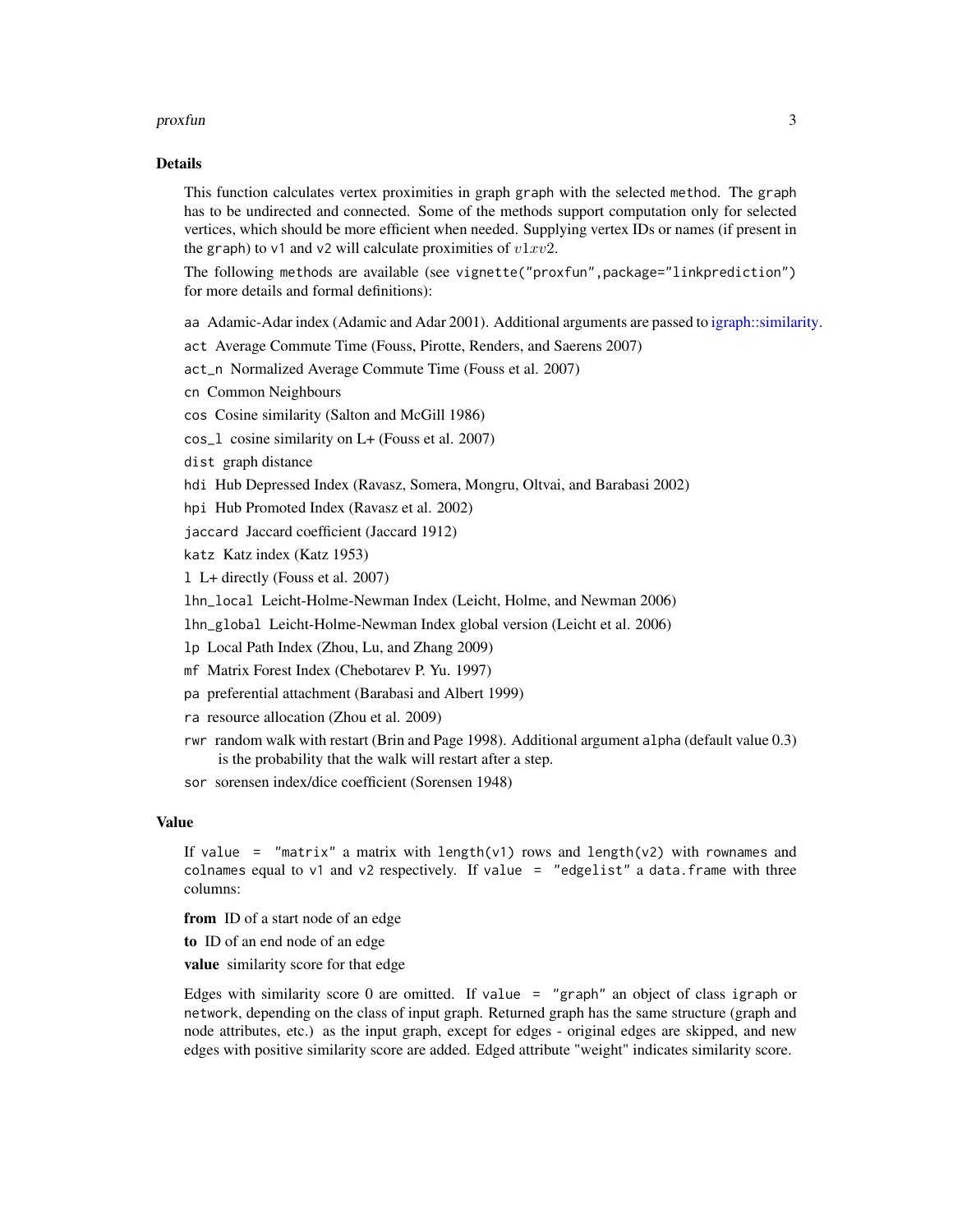#### References

Adamic L and Adar E (2003). "Friends and Neighbors on the Web." *Social Networks*, *25*, pp. 211-230 doi: [10.1016/S03788733\(03\)000091.](http://doi.org/10.1016/S0378-8733(03)00009-1)

Barabasi A and Albert R (1999). "Emergence of Scaling in Random Networks." *Science*, *286*(5439), pp. 509-512.

Brin S and Page L (1998). "The anatomy of a large-scale hypertextual Web search engine ." \_Computer Networks and ISDN Systems \_, *30*(1-7), pp. 107 - 117. Proceedings of the Seventh International World Wide Web Conference .

Chebotarev P. Yu. SEV (1997). "The matrix-forest theorem and measuring relations in small social groups ." \_Automation and Remote Control \_, *58*(9), pp. 1505-1514.

Fouss F, Pirotte A, Renders J and Saerens M (2007). "Random-Walk Computation of Similarities Between Nodes of a Graph with Application to Collaborative Recommendation." *IEEE Transactions on Knowledge and Data Engineering*, *19*(3), pp. 355-369 doi: [10.1109/TKDE.2007.46.](http://doi.org/10.1109/TKDE.2007.46)

Jaccard P (1912). "The Distribution of the Flora in the Alpine Zone 1" *New Phytologist*, *11*(2), pp. 37-50.

Katz L (1953). "A new status index derived from sociometric analysis." *Psychometrika*, *18*(1), pp. 39-43.

Leicht EA, Holme P and Newman MEJ (2006). "Vertex similarity in networks." *Phys. Rev. E*, *73*(2), pp. 026120 doi: [10.1103/PhysRevE.73.026120.](http://doi.org/10.1103/PhysRevE.73.026120)

Ravasz E, Somera AL, Mongru DA, Oltvai ZN and Barabasi A (2002). "Hierarchical Organization of Modularity in Metabolic Networks." *Science*, *297*(5586), pp. 1551-1555.

Salton G and McGill MJ (1986). *Introduction to Modern Information Retrieval*. McGraw-Hill, Inc., New York, NY, USA.

Sorensen T (1948). "A Method of Establishing Groups of Equal Amplitude in Plant Sociology Based on Similarity of Species Content and Its Application to Analyses of the Vegetation on Danish Commons." *Biologiske Skrifter*, *5*, pp. 1-34.

Zhou T, Lu L and Zhang Y (2009). "Predicting missing links via local information." *The European Physical Journal B*, *71*(4), pp. 623-630 doi: [10.1140/epjb/e2009003358.](http://doi.org/10.1140/epjb/e2009-00335-8)

#### Examples

```
if(requireNamespace("igraph")) {
 g <- igraph::make_graph(~ A -- C:D:E -- B -- F -- G:H -- I)
# Adamic-Adar
proxfun(g, method="aa", value="edgelist")
# Random Walk with Restart
proxfun(g, method="rwr", value="edgelist")
}
```